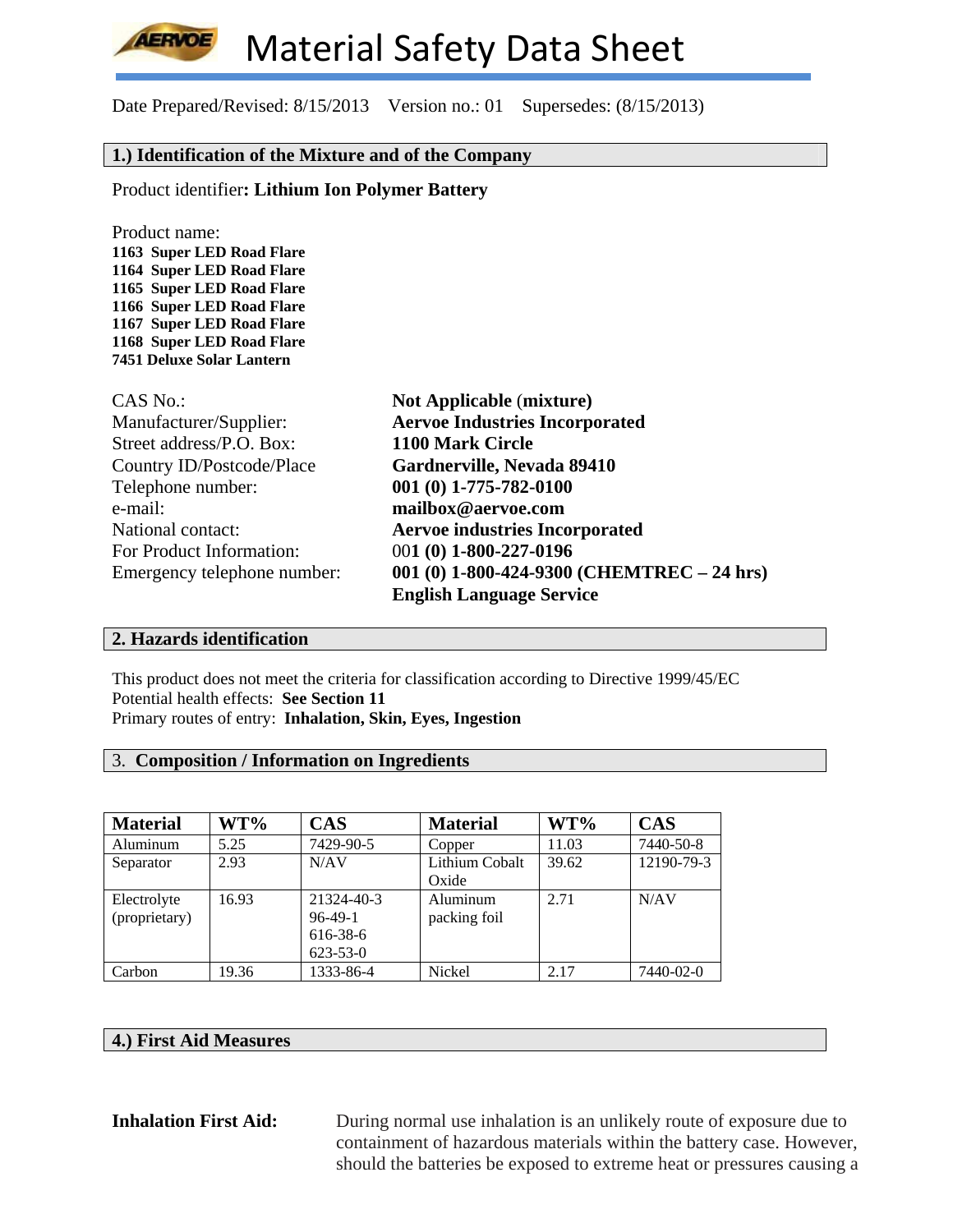

|                                | breach in the battery cell case, exposure to the constituents may occur.                                                                 |
|--------------------------------|------------------------------------------------------------------------------------------------------------------------------------------|
| <b>Skin Contact First Aid:</b> | Inhalation of cobalt dusts may result in pulmonary conditions.<br>Exposure to the electrolyte contained inside the battery may result in |
|                                | chemical burns. Exposure to Lithium may cause dermatitis in some                                                                         |
|                                | sensitive individuals.                                                                                                                   |
| <b>Eye Contact First Aid:</b>  | Exposure to the electrolyte contained inside the battery may result in<br>severe irritation and chemical burns.                          |
| <b>Ingestion First Aid:</b>    | If the battery case is breached in the digestive tract, the electrolyte may<br>cause localized burns.                                    |

#### **5. Fire Fighting Measures**

| <b>Flash Point:</b>                                                              | $>150^{\circ}$ C                                                                                         |  |  |  |
|----------------------------------------------------------------------------------|----------------------------------------------------------------------------------------------------------|--|--|--|
| <b>Auto Ignition Temperature:</b>                                                | Not Available                                                                                            |  |  |  |
| Flammable Limits in Air:                                                         |                                                                                                          |  |  |  |
| % by Volume:                                                                     | LEL: N/AV<br>UEL: N/AV                                                                                   |  |  |  |
| Suitable extinguishing media:                                                    | Carbon dioxide, dry chemical, water spray.                                                               |  |  |  |
| Unsuitable extinguishing media:                                                  | None known                                                                                               |  |  |  |
| Special hazards arising from the                                                 |                                                                                                          |  |  |  |
| substance or mixture:                                                            | None known                                                                                               |  |  |  |
| Hazardous combustion products:                                                   | Carbon dioxide, Carbon monoxide                                                                          |  |  |  |
| Fire & Explosion Hazards:                                                        | Closed Containers may rupture due to the buildup of pressure                                             |  |  |  |
|                                                                                  | from extreme temperatures.                                                                               |  |  |  |
|                                                                                  | Advice for fire-fighters: Use water spray to cool containers exposed to heat or fire to prevent pressure |  |  |  |
|                                                                                  | build up. In the event of a fire, wear full protective clothing and NIOSH-                               |  |  |  |
| approved self-contained breathing apparatus with full face piece operated in the |                                                                                                          |  |  |  |
|                                                                                  | pressure demand or other positive pressure mode.                                                         |  |  |  |

# **6. Accidental Release Measures**

### **PERSONAL PRECAUTIONARY MEASURES:**

- 1) Follow personal protective equipment recommendations found in section 8.
- 2) Maintain adequate ventilation.

# **SPILL CLEAN-UP PROCEDURES:**

- 1.) Evacuate unprotected personnel from the area.
- 2.) Remove sources of ignition if safe to do so.
- 3.) Pickup spilled materials using non-sparking tools and place in an appropriate container for disposal.
- 4.) Contain spill to prevent material from entering sewage or ground water systems.
- 5.) Always dispose of waste materials in accordance with all EU, National and Local Regulations.

# **7. Handling and Storage**

Do not use near sources of ignition. Store out of direct sunlight.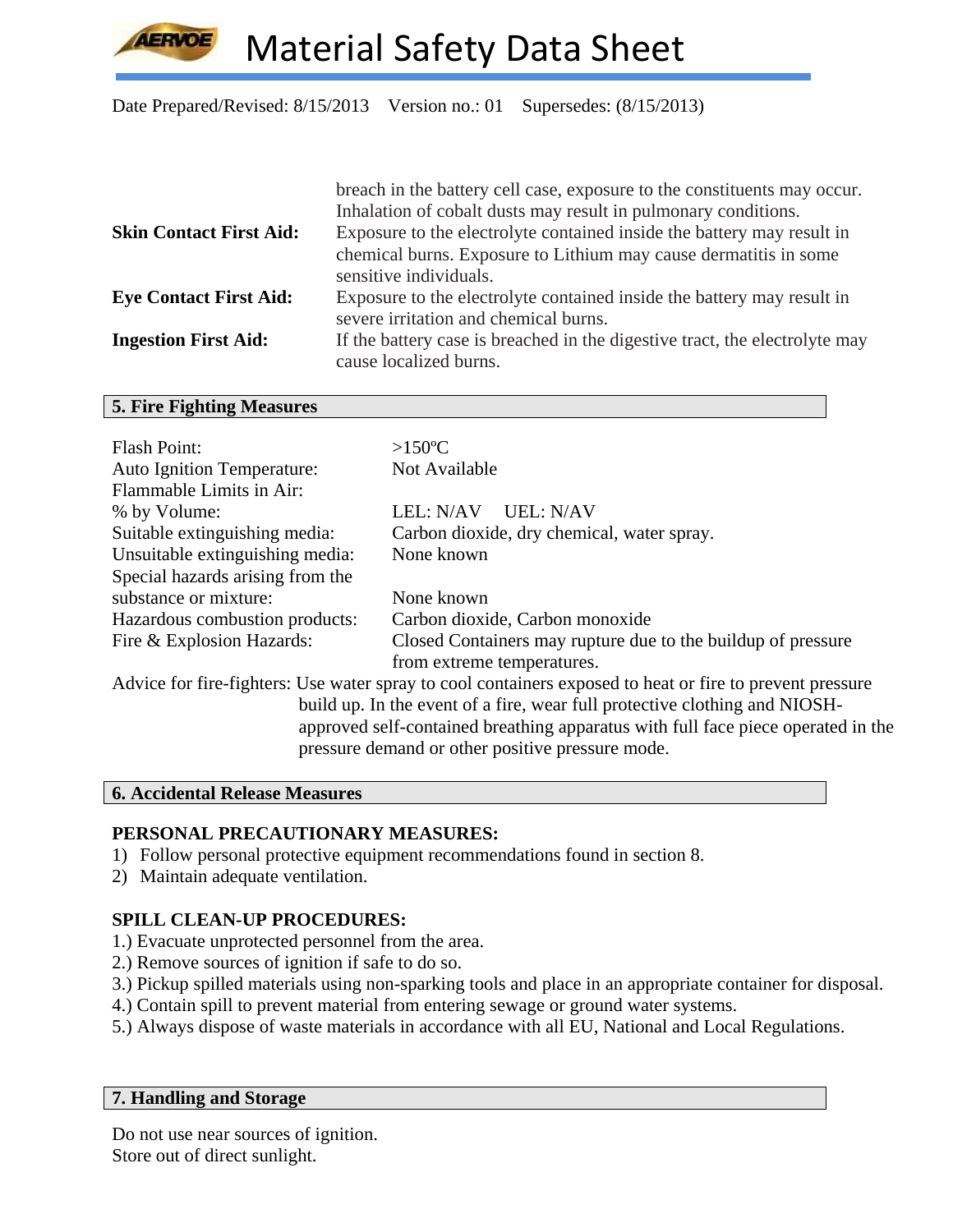

Storage Temperature: 40° to 120°F (4° to 49°C) Do not to eat, drink and smoke while working with this material. Wash hands after use.

# **8. Exposure Controls / Personal Protection**

### **Appropriate engineering controls:**

Ensure adequate ventilation. A system of local and/or general exhaust is recommended to keep employee exposures below the Airborne Exposure Limits.

Keep away from sources of ignition.

Take precautionary measures against static discharge.

### **Personal Protection:**

Eye & face protection devices such as safety glasses, safety goggles or face shield are recommended.

### **Skin protection**

Wear the appropriate protective clothing, including boots, gloves, lab coat, apron or coveralls, as appropriate, to prevent skin contact.

### **Respiratory protection:**

Use only in an adequately ventilated area. For unknown vapor concentrations use a positive-pressure, pressure-demand, self-contained breathing apparatus (SCBA).

|  |  |  |  | 9. Information on Basic Physical and Chemical Properties |  |  |
|--|--|--|--|----------------------------------------------------------|--|--|
|--|--|--|--|----------------------------------------------------------|--|--|

| Appearance: Solid                 | Odor: Odorless                    |
|-----------------------------------|-----------------------------------|
| Odor Threshold: N/AV              | pH: N/AV                          |
| Melting Point: N/AV               | Freezing Point: N/AV              |
| Initial Boiling Point: N/AV       | Boiling Point Range: N/AV         |
| Flash Point: $>150^{\circ}$ C     | <b>Evaporation Rate: N/AV</b>     |
| Flammability Solid/Gas: N/AV      | Upper LEL: N/AV Lower LEL: N/AV   |
| Vapor Pressure: N/AV              | Vapor Density: N/AV               |
| <b>Relative Density: N/AV</b>     | Solubility: N/AV                  |
| <b>Partition Coefficient:</b>     | Auto-ignition Temperature: N/AV   |
| n-octanol/water: N/AV             |                                   |
| Decomposition Temperature: N/AV   | Viscosity: N/AV                   |
| <b>Explosive Properties: N/AV</b> | <b>Oxidizing Properties: N/AV</b> |

# **10. Stability & Reactivity**

Possibility of hazardous reactions: Hazardous polymerization will not occur under normal conditions Conditions to avoid: Heat and ignition sources Incompatible materials: Strong Oxidizing Agents

Hazardous decomposition products: Will not occur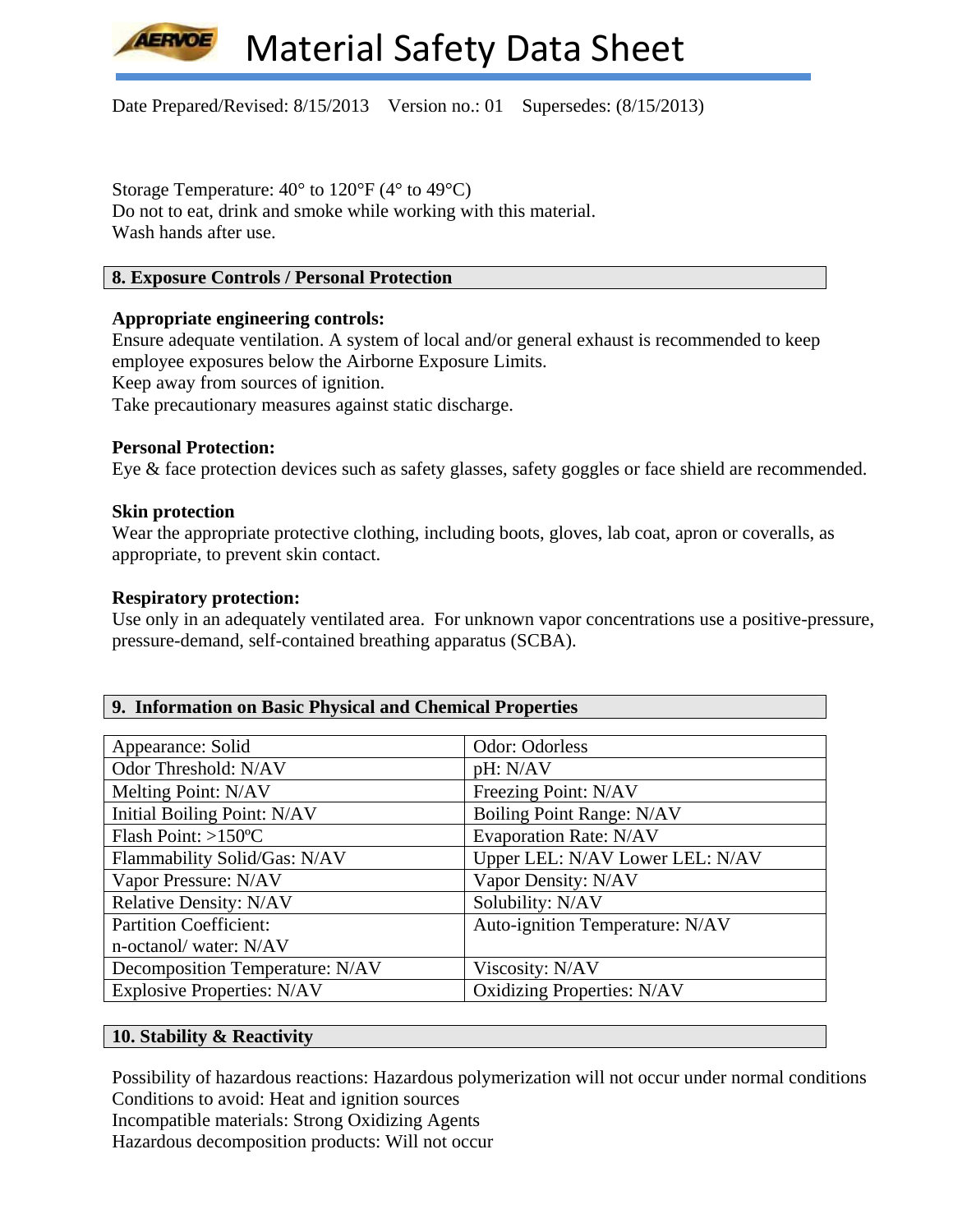

### **11. Toxicological Information**

Reports have associated repeated and prolonged overexposure to solvents with permanent brain and nervous system damage. Repeated overexposure can also damage kidneys, lungs, liver, heart and blood

#### **12. Ecological Information**

Toxicity: **No Data Available** Persistence and degradability: **No Data Available** Bioaccumulative potential: **No Data Available** Mobility in soil: **No Data Available** Results of PBT and vPvB assessment: **No Data Available** Other adverse effects: **No Data Available**

### **13. Disposal Considerations**

**Waste Disposal:** Dispose of material in accordance with EU, national and local requirements. For proper disposal of used material, an assessment must be completed to determine the proper and permissible waste management options permitted under applicable rules, regulations and/or laws governing your location.

**Product / Packaging disposal:** Dispose of packaging in accordance with federal, state and local requirements, regulations and/or laws governing your location.

### **14. Transportation Information**

#### **US DOT**

| UN Number     | Proper Shipping<br>Name                         | <b>Hazard Class</b> | Packing Group | Marine Pollutant |
|---------------|-------------------------------------------------|---------------------|---------------|------------------|
| <b>UN3091</b> | Lithium batteries,<br>contained in<br>equipment |                     |               | Not applicable   |

**IMDG** 

| UN Number     | Proper Shipping    | <b>Hazard Class</b> | Packing Group | Marine Pollutant |
|---------------|--------------------|---------------------|---------------|------------------|
|               | Name               |                     |               |                  |
| <b>UN3481</b> | Lithium batteries, |                     |               | Not applicable   |
|               | contained in       |                     |               |                  |
|               | equipment          |                     |               |                  |

### **IATA:**

| UN Number | Proper Shipping   | <b>Hazard Class</b> | Packing Group | Marine Pollutant |
|-----------|-------------------|---------------------|---------------|------------------|
|           | Name              |                     |               |                  |
| UN3481    | Lithium batteries |                     | H             | Not applicable   |
|           | contained in      |                     |               |                  |
|           | equipment         |                     |               |                  |